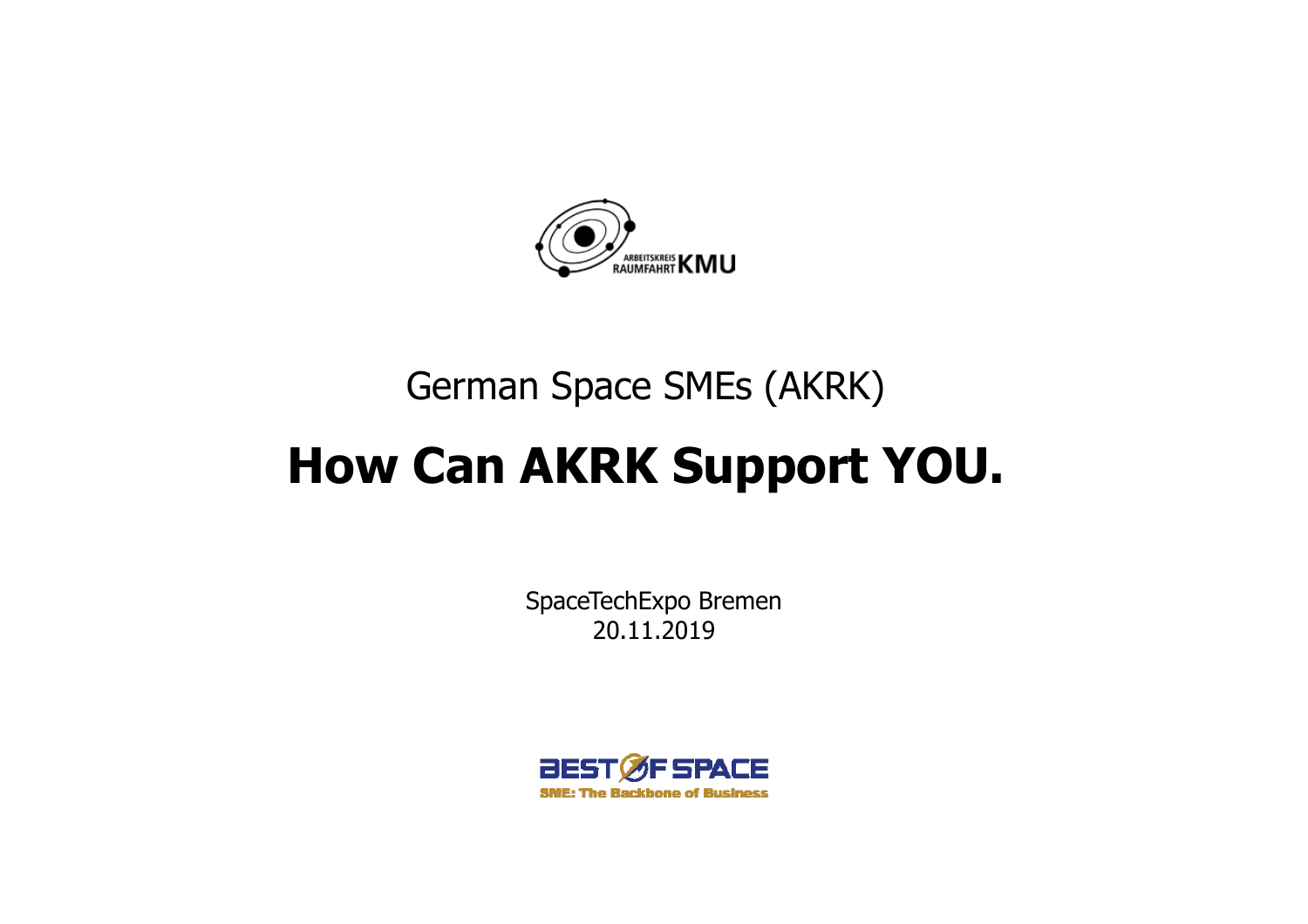

#### **Definition of AKRK**

"Arbeitskreis Raumfahrt KMU (AKRK)", is a workgroup of German SME industry active in the space business in collaboration with the German Space Agency (DLR).

#### **Facts & Figures of AKRK**

- •45 SMEs (of approx. 60 German "Space SMEs")
- •between 1 and 100 employees
- •1500 employees in total.

#### **Leading Board ("Ausschuss")**

- •1 Speaker and 2 Deputy Speaker
- •plus 7 other Board Members.

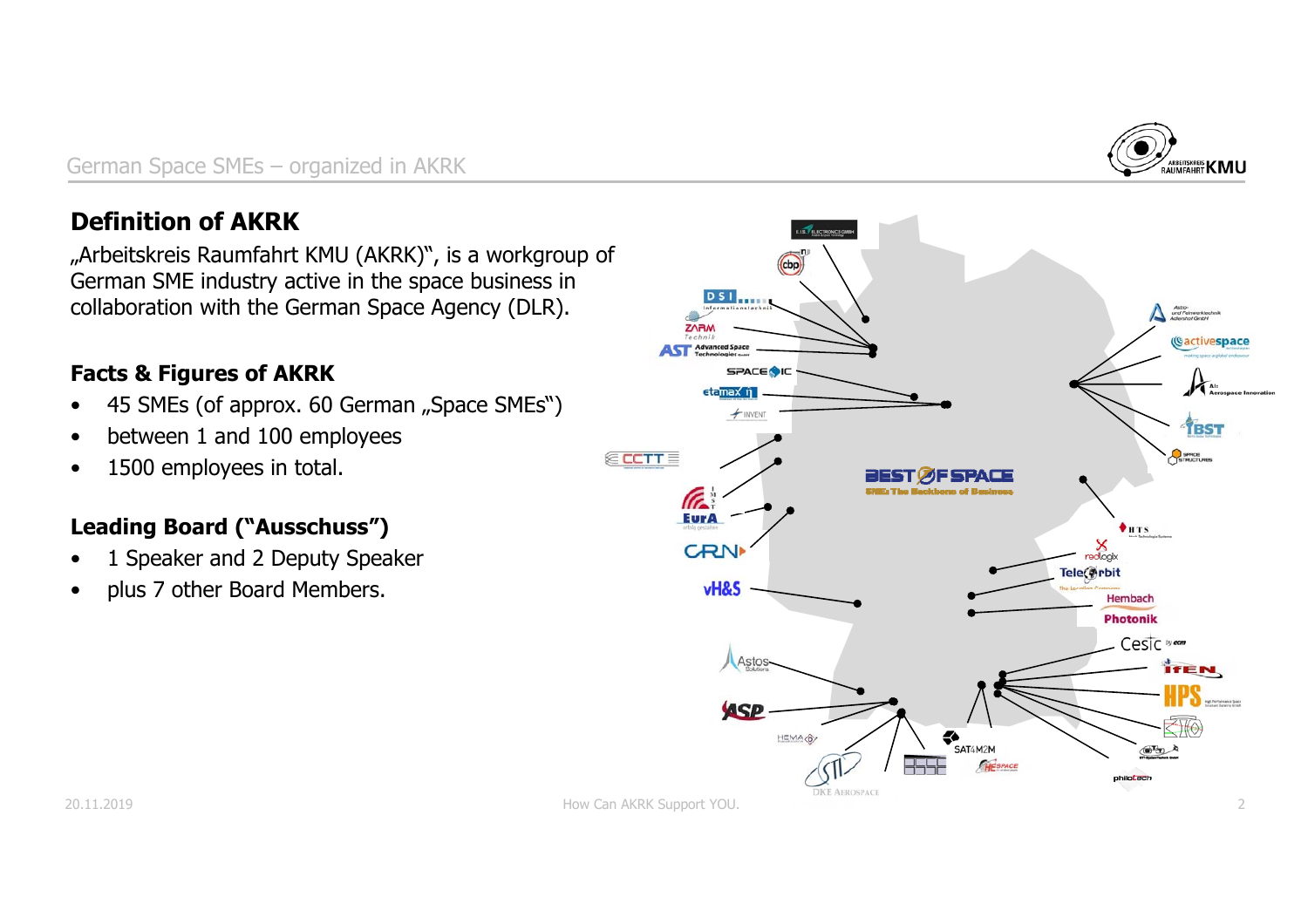

#### German Space SMEs - capabilities

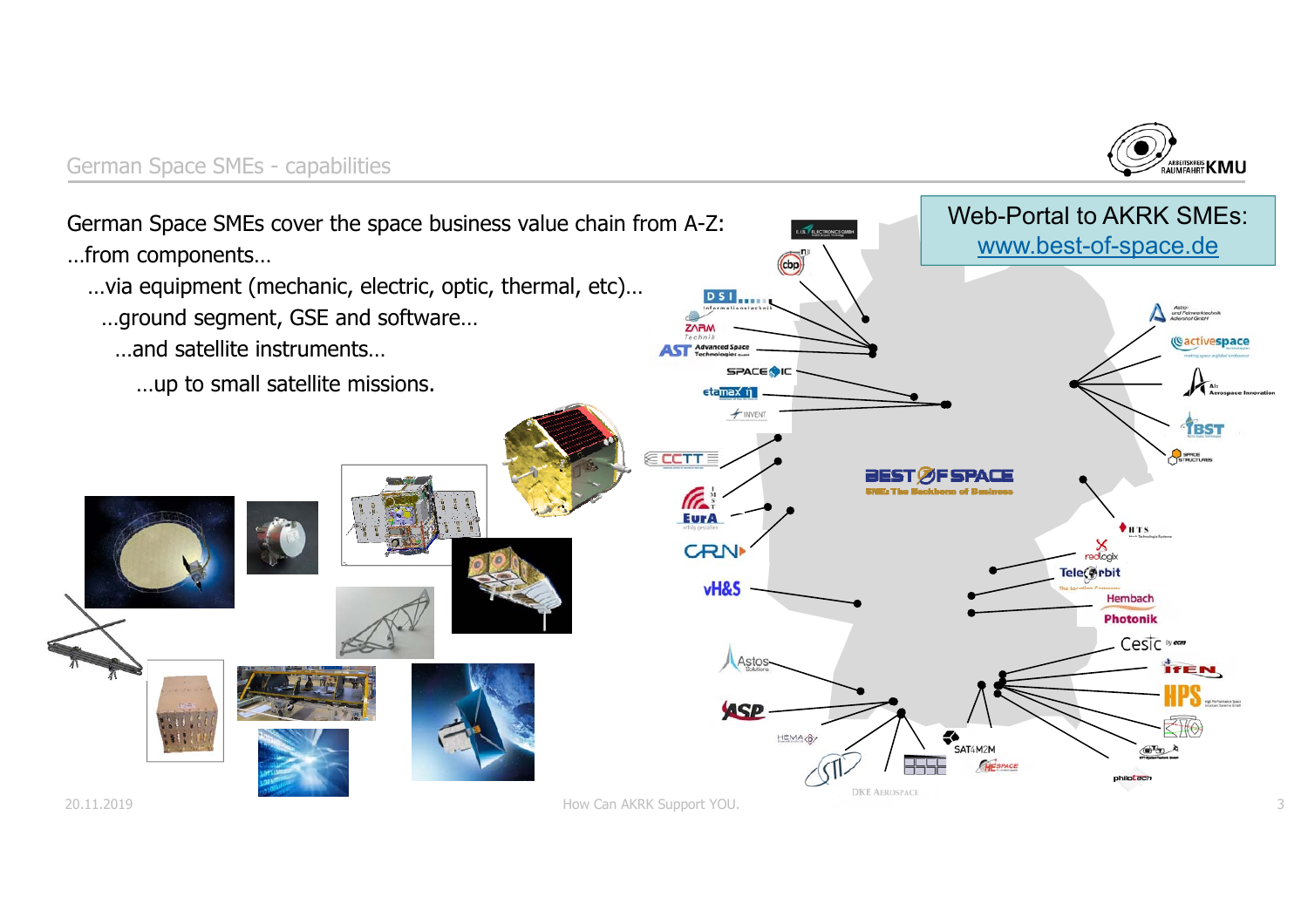

## In order to obtain a sustainable Space-Ecosystem in Germany and Europe, AKRK's Goals are:

#### **Improvement of conditions for German Programs**

- Strong technology programme with focus on equipment of SME
- Implementation of a regular IOV-program and small missions
- Realisation of Short-Track-Projects for NewSpace-equipment pre-developments.

# **Improvement of conditions for ESA-Programs**

- Strong technology program, especially ARTES, GSTP, TDP
- Consequent application of minimum SME-shares in ESA-missions ("minimum 5% with the objective of 10%")
- Implementation of financial support measures (done: 35% advance payment, open: ESA/EIB-loan program, etc).

# **Increase visibility of German SME**

- Fostering company's visibility via brand www.bestofspace.de
- Increased participation of upstream space start-ups in AKRK and Best-of-Space
- Participation to conferences.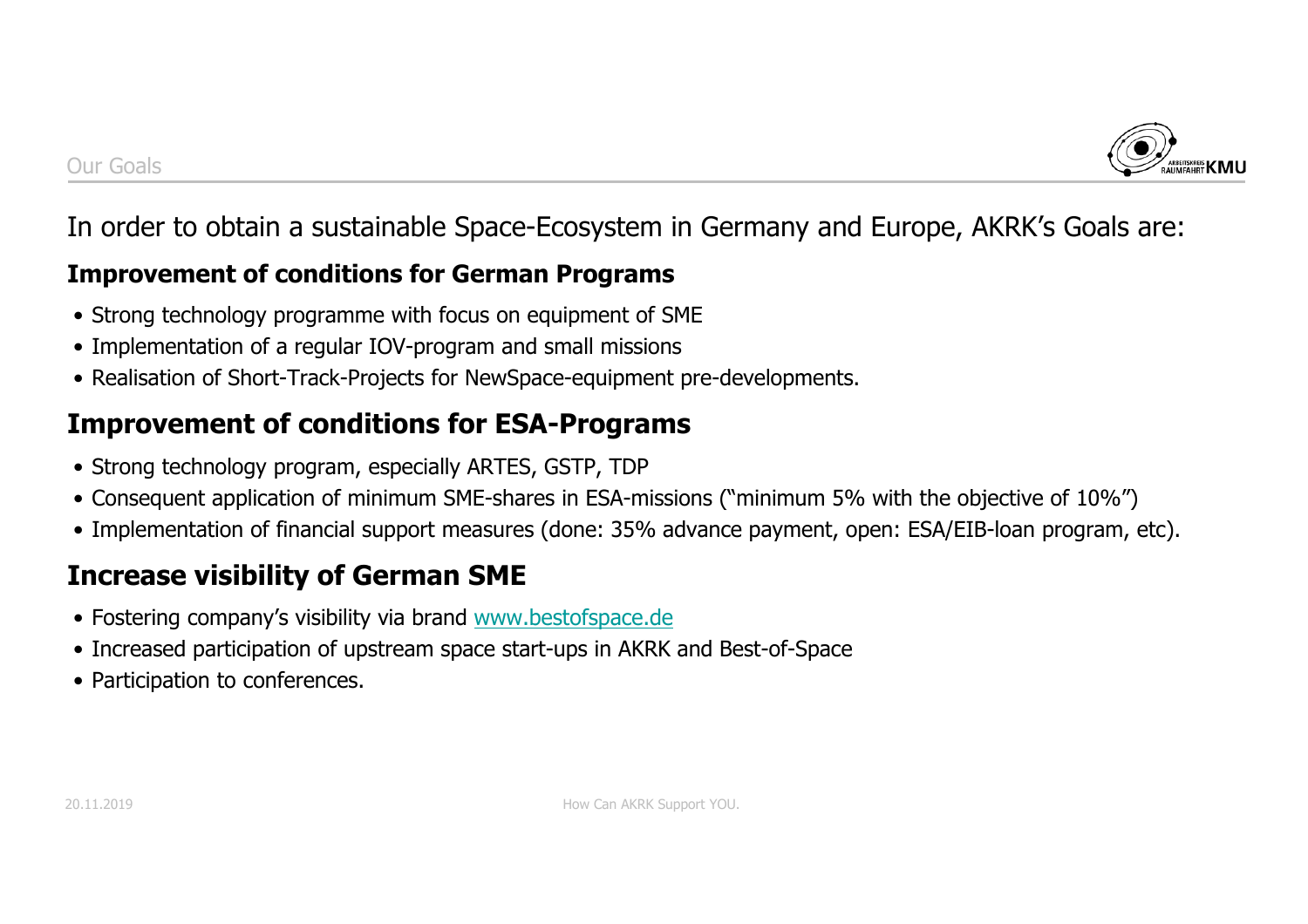

# **What to do, if you German SME think you might need help:**

- 1. Join AKRK
- 2. Join Best-of-Space
- 3. Participate to our regular meetings
- 4. Express your needs as well as your success stories
- 5. Contact your national member of parliament.

# **What to do, if you non-German SME think you might need help:**

- 1. Join SME4Space
- 2. SME4Space and AKRK is intensively collaborating and harmonising the needs.

# **=> Let's have a fruitful, visionary discussion today!**

## **=> Together we are strong!**

20.11.2019 **How Can AKRK Support YOU.** 20.11.2019